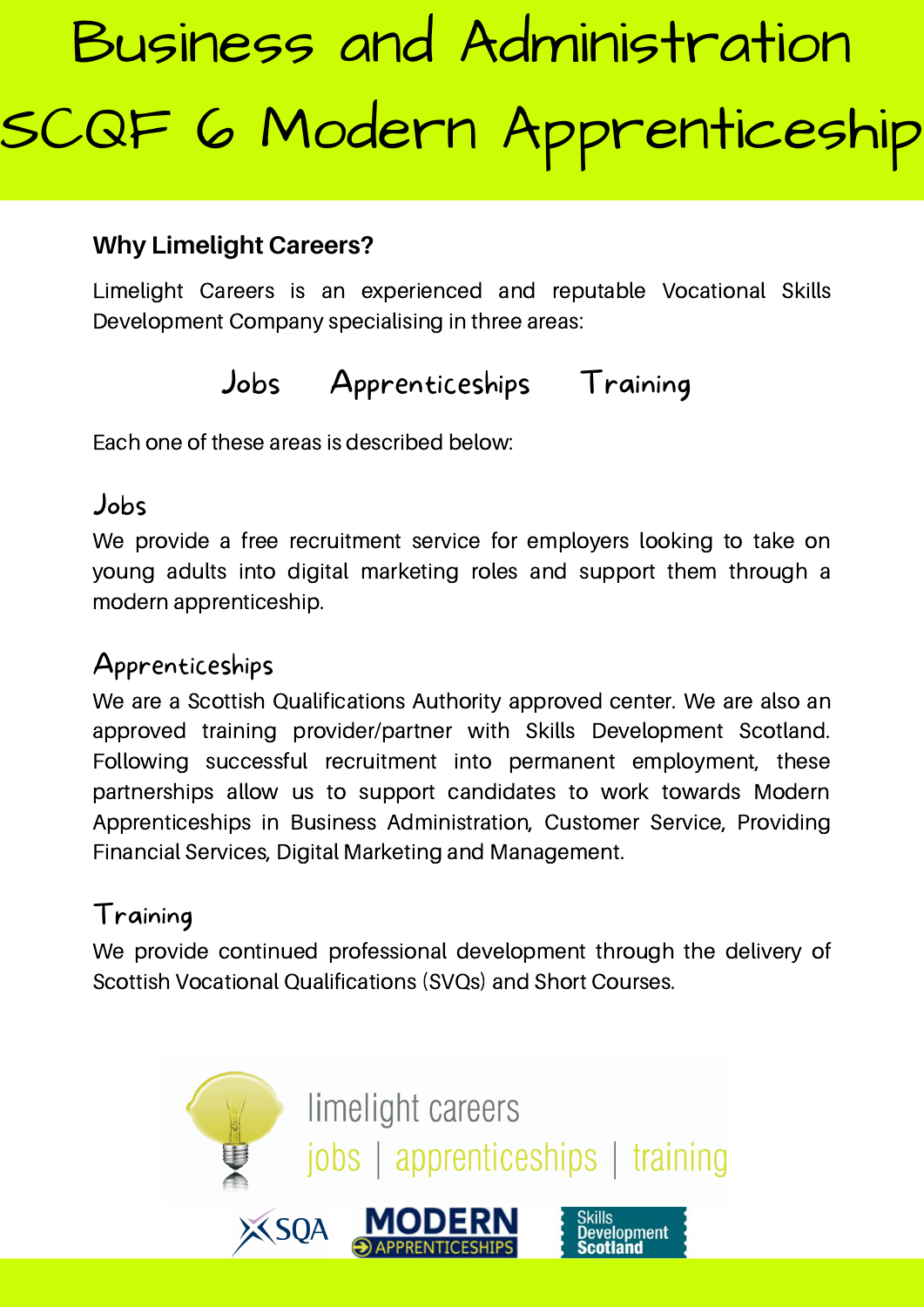#### **About this qualification**

SVQs in Business and Administration are designed for people at various levels within business organisations and are therefore appropriate to many job roles, from junior administrators through to office managers.

#### **How is the qualification funded?**

Funding is available for all employees of all ages. Full funding contribution is paid by SDS for employees who are aged 16 – 24. For those who are disabled and careexperienced, this is extended up to and including age 29.



#### **Who pays the apprentice?**

Like any other employee of your business, you'll pay the Modern Apprentice's wages. This is not set, but we do encourage all employers to pay the living wage.

#### **Is this the right qualification for you?**

**At SCQF level 6, candidates have a broad range of activities with significant complexity, responsibility and autonomy, often in a supervisory or team-leading role. Mandatory units cover managing workload, communicating and planning, and improving own performance in a business environment. There is again a wide range of optional units including work responsibilities, document production and design, managing events, customer service, managing business resources, and managing information and data.**

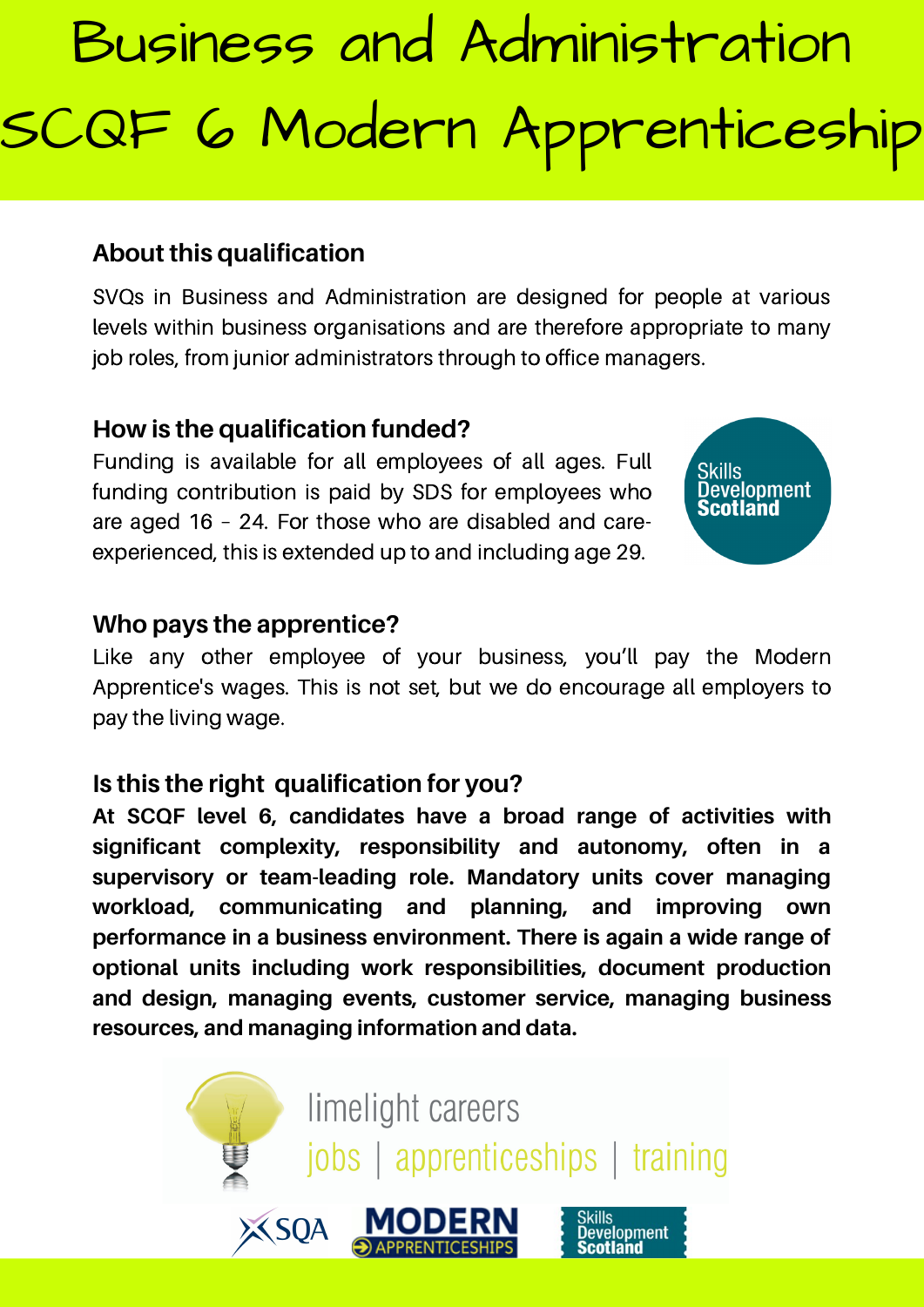# **The qualification includes:**